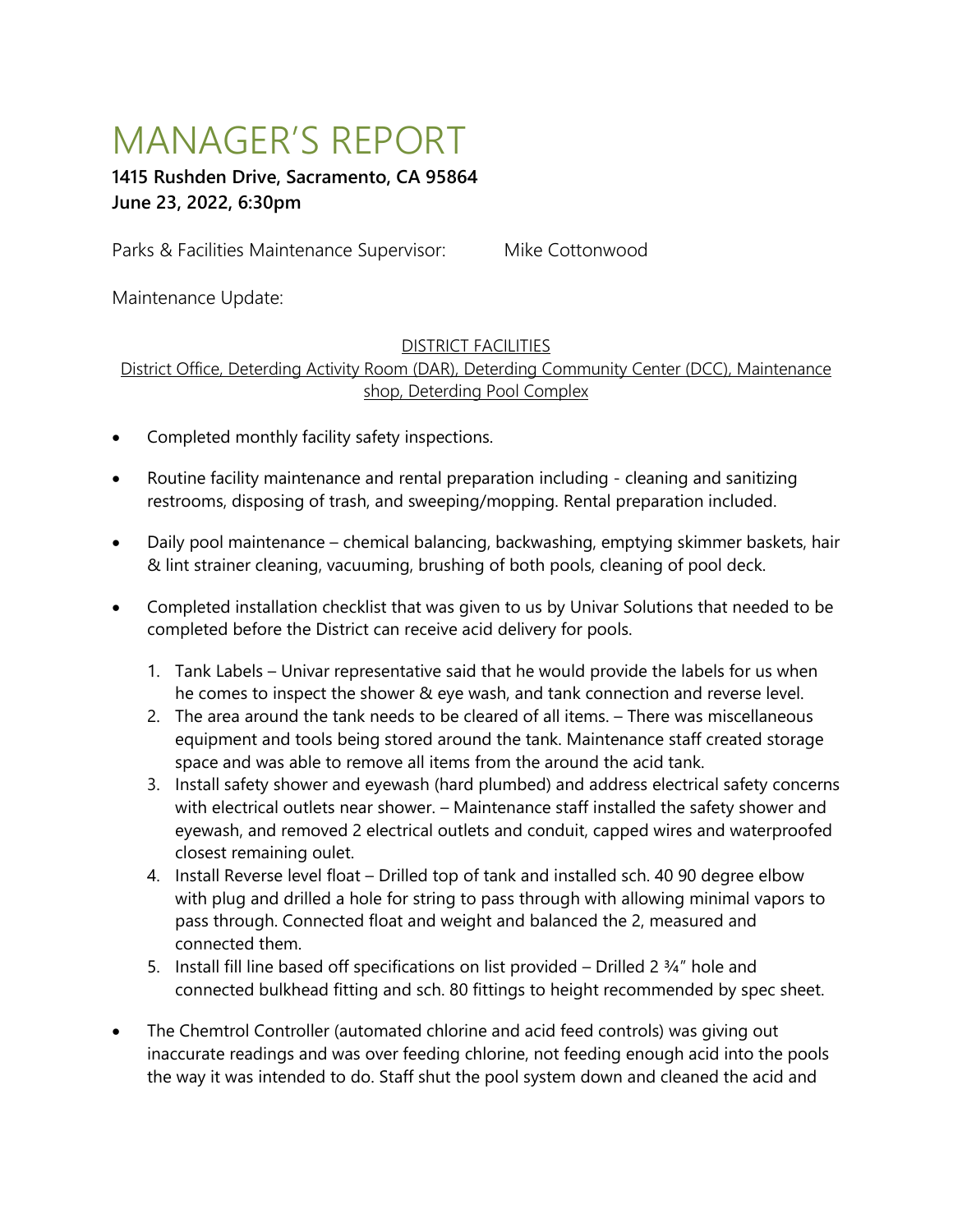chlorine probes and that appears to have solved the issue of inaccurate readings and chlorine over feeding.

- Hue & Cry was out to complete final tuning and adjustments for the upgraded alarm system.
- J & J Locksmith's completed the welding of the mesh and installation of the panic bars for the pool emergency gates.

#### DETERDING PARK

- Daily trash and litter removal.
- Weekly landscape maintenance (mowing lawns, leaf blowing walkways, string trimming, leaf removal) completed by Jensen Corp.
- Completed monthly park safety inspection.
- Completed weekly raking of playground loose-fill material (shredded rubber).
- A large tree limb broke off the large Oak tree in the center of the park. It appears the tree is damaged due to termites. Put out a phone call to Davey's Tree Care to have them take a look at the tree and advise the District on options for taking care of it. Their Aborist said he would make it out when time was available.

### CRABTREE PARK

- Daily trash and litter removal.
- Weekly landscape maintenance (mowing lawns, leaf blowing walkways, string trimming, leaf removal) completed by Jensen Corp.
- Completed monthly park safety inspection.
- Completed weekly raking of playground loose-fill material (shredded rubber).
- Completed sprinkler repairs on all stations.

Pop-Up (fixed spray) sprinklers replaced  $-6$ 

Large rotors replaced  $-9$ 

Rotor nozzles replaced – 19